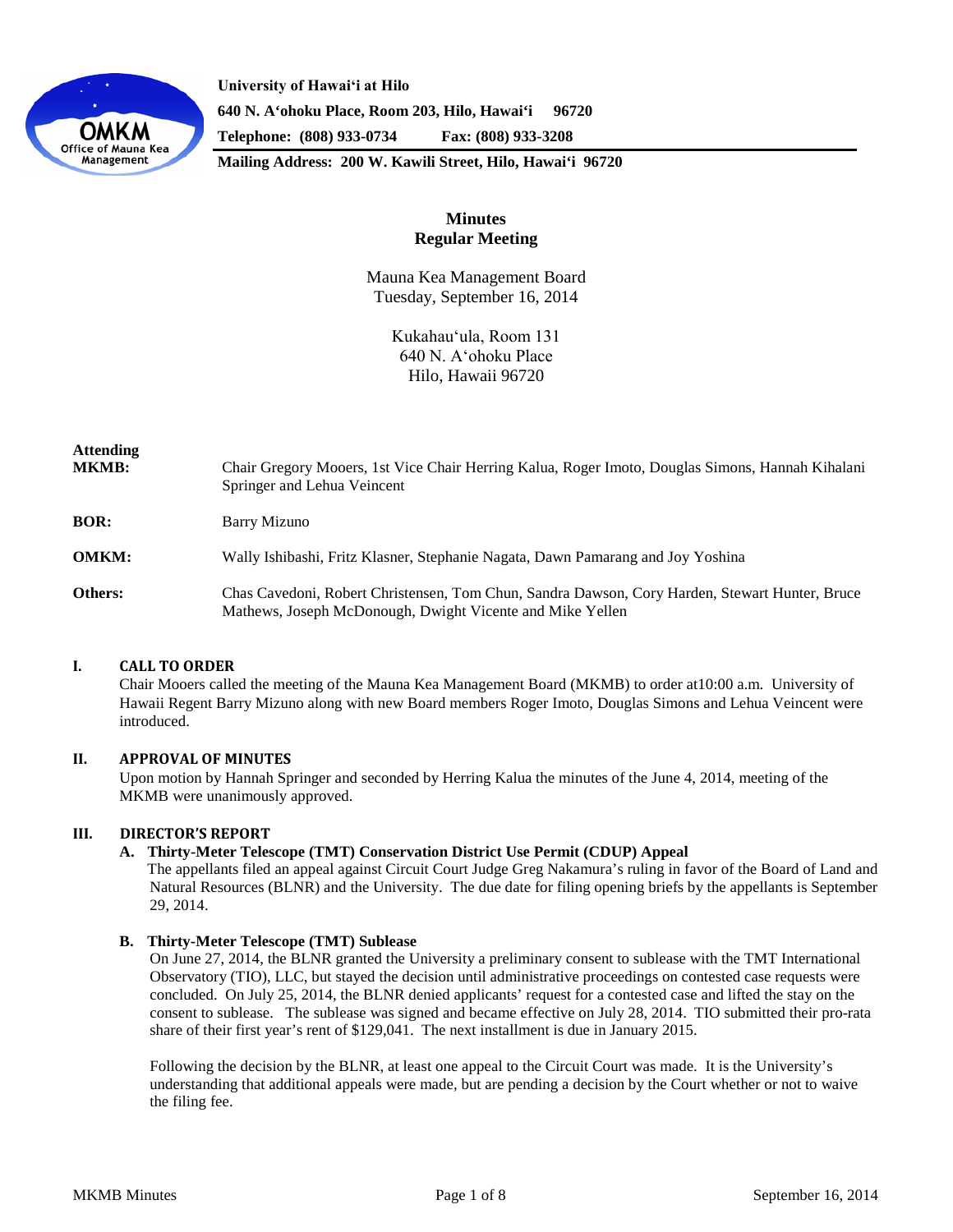## **C. Department of Hawaiian Home Lands (DHHL)**

The use of the Humuʻula sheep station for commercial tour operators prior to ascending to Halepōhaku will be reviewed by the Department of Hawaiian Home Lands Commission at their next meeting on September 22 and 23. If approved, DHHL can begin the process of finalizing their plans and begin preparing the site. When this plan comes to fruition, it will help reduce overflow congestion at the Visitor Information Station (VIS) during the late afternoon.

## **D. Administrative Rules**

Office personnel have been actively involved in small community engagements and spoke to over 100 individuals and groups regarding suggested content for administrative rules. Representations include members of Native Hawaiian organizations and communities, including Keaukaha, Panaewa, Royal Order, Hawaiian Civic Clubs, DHHL, cultural practitioners, businesses, chambers of commerce, County Council, and the community in general. The groups are given an explanation of the issues and challenges we face on the mountain and suggested rules on how those challenges would be met. The responses have been positive.

The next step is public open houses for people to review the proposed rules and provide comments. Next the rules will be drafted for submittal to the Board of Regents who will then seek approval from the governor for the University to hold public hearings. The public meetings will give the community an opportunity to give oral or submit written testimony. Upon conclusion of the public meetings the rules will be finalized and submitted to the Board of Regents for approval. Following BOR approval, the rules will be forwarded to the governor, who then distributes them to his departments for review before he gives his final approval. It is a long process and it will at least another year before rules are in place.

### **E. Association of Hawaiian Civic Clubs**

The annual convention of the Association of Hawaiian Civic Clubs will be held during the last week of October in Kona. The Office will have a booth and display.

### **F. 50 Years of Astronomy on Maunakea**

This year marks the 50<sup>th</sup> anniversary of astronomy on Hawaii Island. The Hawaii Island Chamber of Commerce celebrated this milestone by recognizing three individuals who pioneered the establishment of astronomy on Maunakea – Mitsuo Akiyama, Howard Ellis and Gerard Kuiper. The commemorative video presenting 50 years of astronomy on Maunakea was shown.

## **IV. KAHU KŪ MAUNA COUNCIL (KKMC)**

Shane Palacat-Nelsen was unable to make the meeting. Director Nagata reported that the Council met earlier and discussed the proposed projects being presented to the Board today. The Council's recommendation for each project will be presented respectively.

## **V. Committee Reports**

#### **Environment Committee – Fritz Klasner**

Fritz Klasner reported to date the Office of Mauna Kea Management (OMKM) hosted seven weed pull events involving 214 volunteers for a total of 1,500 volunteers hours. The last volunteer event was held on August 23, 2014. The next event may be scheduled in October.

Kamehameha School senior, Israel Stillman, approached OMKM for assistance with his Natural Science Academy senior project. The project will be a science fair entry as well as a legacy project. The science fair side of this project will be repeating some of the vegetation inventory that was previously completed during the botanical survey. The legacy aspect will be selecting vegetation planting for restoration purposes, and getting a head start on a restoration plan for the Halepōhaku area.

Since the last meeting the annual invasive species survey was completed. No new threats were identified. A clown beetle/Histerid, *Saprinus lugens*, but is not a threat*.* There has been honey bee issues at the VIS. OMKM is working with the Department of Land and Natural Resources (DLNR) and Department of Agriculture to determine from a public safety and environmental perspective, the best course of action. Over the summer the Halepōhaku area also had issues with wasps. A few wasp traps were set, but only a couple of wasps were caught. The traps were later removed because they were trapping some very rare species, including leaf minors, that had only been documented in the state once before.

Wēkiu bug numbers this year were surprisingly low. A meeting with the Fish & Wildlife Service, DLNR and University experts was convened to discuss the low numbers. Theories proposed included climate (cold, wet winter), and an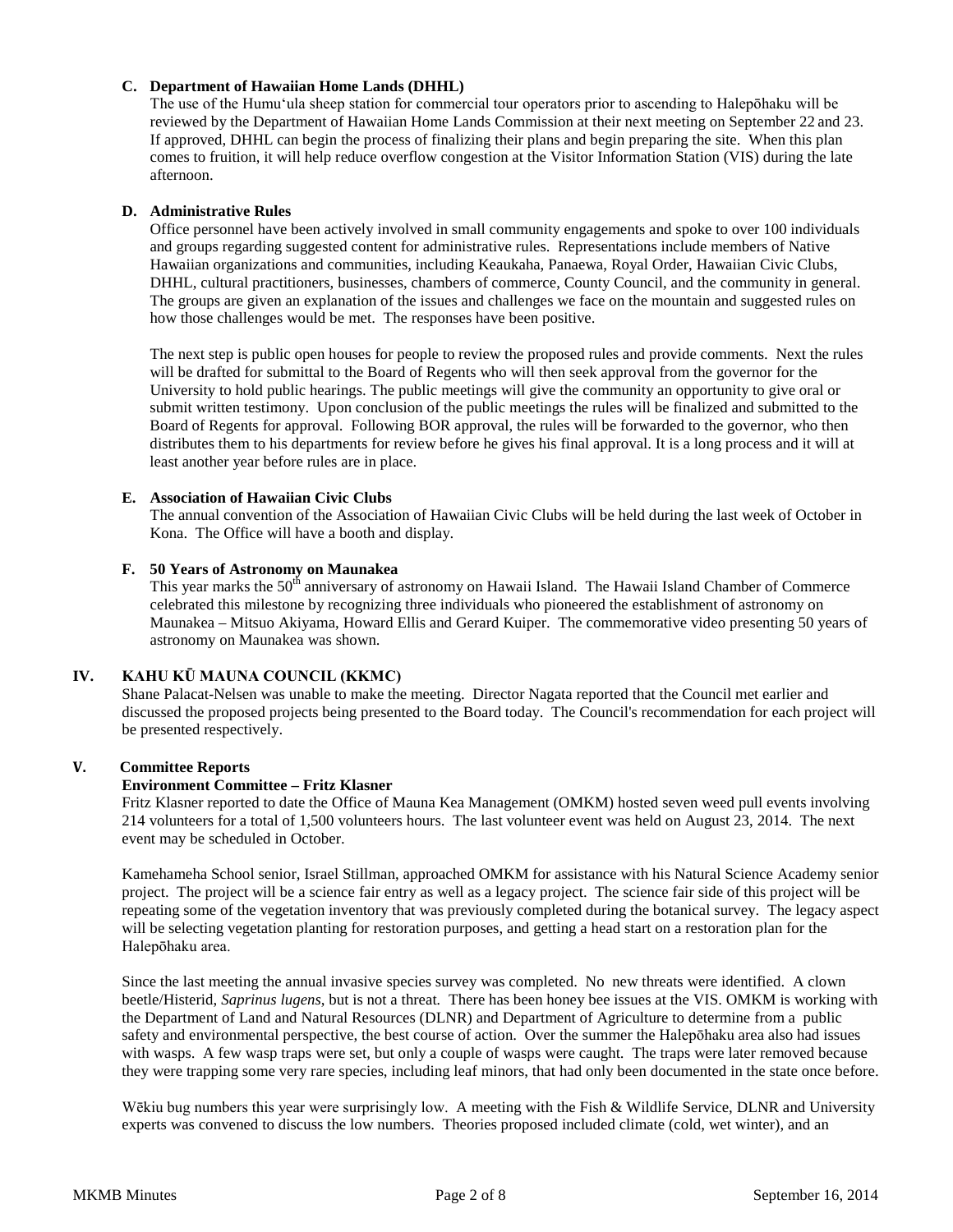abundance of lady bugs which may have been feeding in the traps. Some of the surveys were repeated and found all lifestages of the wēkiu bugs are present indicating reproduction is occurring..

The erosion project with Dr. Ryan Perroy has commenced. Dr. Perroy conducted some imaging testing this summer. He also completed a Lidar data collection of the cinder cone terrains on the summit and along the road corridor. It was a very large data set that was collected and will take several months to process.

For all of these projects OMKM had the help of two summer interns - Margaux Mellot and Darcy Yogi. Both are attending UH Hilo.

### **VI. NEW BUSINESS**

### **A. Kahu Kū Mauna Council Nominee**

The Kahu Kū Mauna Council requested the approval of the appointment of Benjamin Keahiokealohanui Tajon for membership on the Council. Mr. Tajon's application was distributed earlier to Board members.

#### **Action**

It was moved by Hannah Springer and seconded by Herring Kalua to approve the nomination of Mr. Tajon. The motion was carried unanimously.

### **B. Gemini North Observatory (GNO) - Request to Install a Photovoltaic Array System**

Gemini North Observatory requests approval to install a photovoltaic (PV) system to reduce its energy costs and carbon footprint. The project shall result in an estimated savings of \$200 per day in energy costs, or \$72,000 per year, with an estimated 10 percent reduction in fossil fuel use.

### Background Information

- The proposed system is rated for 100 kW, Hawaii Electric Light Company's (HELCO) maximum net-metering capacity.
- The project will include approximately 300 PV array panels mounted to the roof of the GNO support facility building, to less than a foot above the existing roofline, along with connective wiring and mounting hardware.
- One power disconnect switch, required by HELCO, shall be mounted on the exterior wall of the support building.
- The system shall be engineered to withstand 150 mph winds and severe winter weather, including snow loads.
- All other elements of installation shall be inside the GNO support facility building.
- The installation shall be permitted in accordance with County of Hawaii and State of Hawaii Department of Land and Natural Resources requirements.
- The selected installation contractor shall be licensed in the State of Hawaii and shall perform all work in accordance with County Code, HELCO net-metering agreements, and OMKM requirements.
- Pending receipt of necessary approvals, anticipated start of work is December 2014 or early 2015. Weather permitting, the selected contractor, working with a 4-8 person team, is expected to complete the installation over a few days to a couple of weeks.
- System installation shall require no digging, trenching, grading, or encroachment onto undisturbed areas.
- Installation equipment and hardware shall be transported to the summit using standard size flat bed or panel trucks.
- An equipment lift will be used to place the material on the roof of the support building working from the Gemini parking lot and/or the side of the roadway, no outdoor storage of equipment or supplies will occur.

#### Kahu Kū Mauna Council

Kahu Kū Mauna reviewed this project on August 19, 2014, and had no objections. The Council supported the project as it did not alter the facility footprint and will reduce fossil fuel use. The Council also discussed potential visibility issues, including reflections and the color contrast of the dark panel surface. These were concluded as largely unavoidable given current technology and that passing (commercial) aircraft will not be able to see these panels.

#### Comprehensive Management Plan (CMP) Compliance

This project addresses the numerous CMP actions. Of particular relevance and significance are the following actions regarding the Management of the Built Environment: Infrastructure and Maintenance, Sustainable Technologies:

• IM-11: *"Encourage existing facilities and new development to incorporate sustainable technologies, energy efficient technologies, and LEED standards, whenever possible, into facility design and operations."*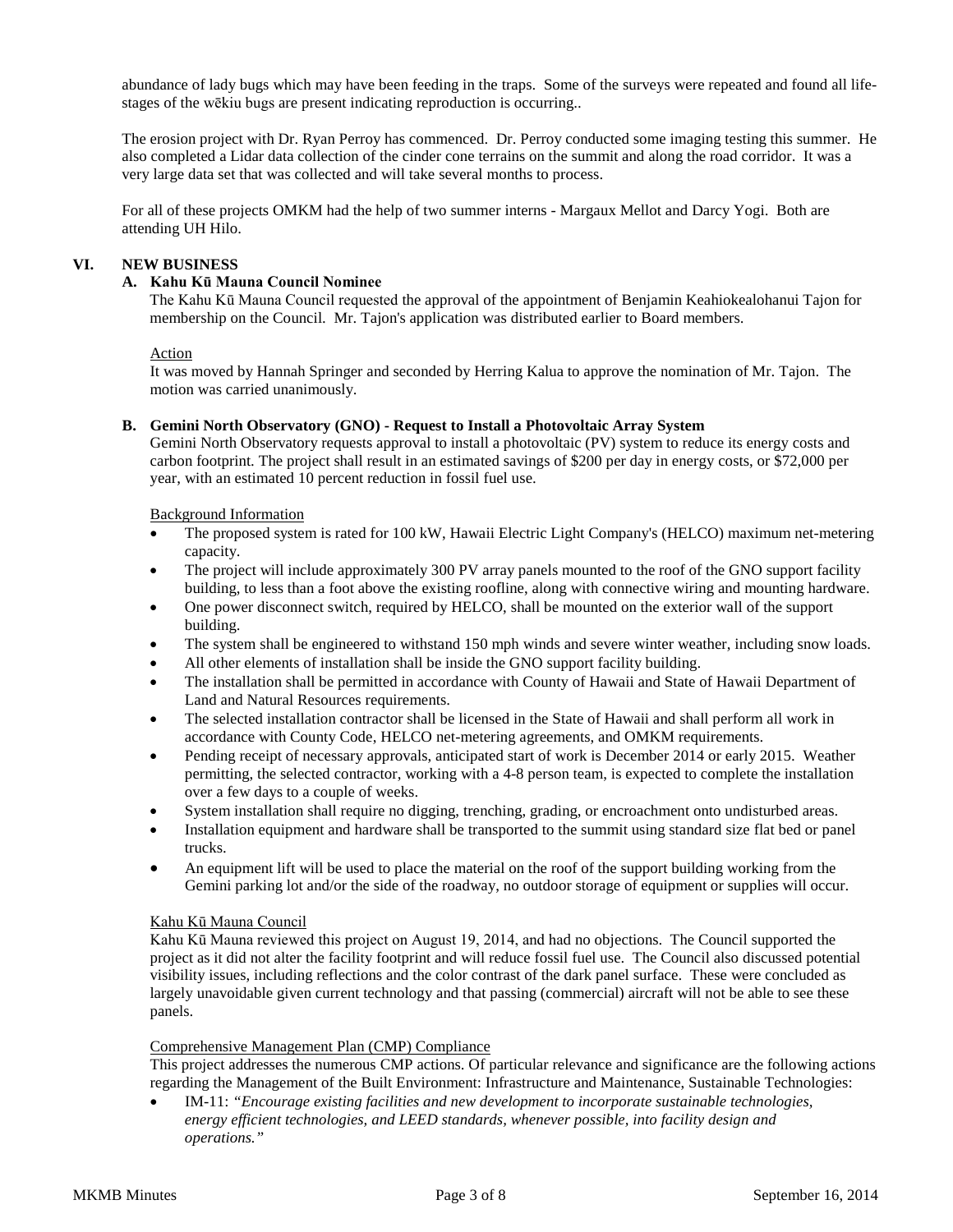- IM-12: *"Conduct energy audits to identify energy use and system inefficiency, and develop solutions to reduce energy usage."*
- IM-13: *"Conduct feasibility assessment, in consultation with Hawaii Electric Light Company, on developing locally-based alternative energy sources."*

## Department of Land and Natural Resources (DLNR)

DLNR will be consulted regarding a permit or site plan for this project.

### **Recommendation**

- 1. Based on the following, OMKM recommends this project be classified Minimal Impact:
	- This project does not impact any archaeological sites or historic properties.
	- This project does not require excavation.
	- This project does not change the footprint of the building.
	- Impact to immediate surroundings is minimal.
- 2. OMKM recommends approval of the project and to allow GNO to proceed.

#### Conditions

OMKM recommends the following conditions:

- 1. Inquire with DLNR's Office of Conservation and Coastal Lands (OCCL) whether a permit or site plan is needed for this installation.
- 2. If a DLNR permit or site plan is required, submit a copy of correspondence with DLNR to OMKM.
- 3. Comply with all applicable DLNR conditions.
- 4. Verify and comply with any required County of Hawaii permits.
- 5. Notify OMKM in writing at least five days prior to beginning any on-site work.
- 6. Arrange with OMKM for an orientation of the cultural and natural resources for all members of the construction crew.
- 7. Comply with all actions and measures described in the proposal, including CMP compliance list and mitigation measures.
- 8. Ensure that loose tools or equipment are not left unattended and are properly stored at the end of each day.
- 9. In preparation for high wind conditions, protocols must include measures to ensure debris and equipment are not blown from the job site.
- 10. Invasive species prevention best practices will be employed, including inspections of materials by OMKM staff prior to entering UH-managed lands.
- 11. Remove and properly dispose of all waste material. All perishable items including food, food wrappers and containers, etc. shall be removed from the site at the end of each day and properly disposed of.
- 12. Notify OMKM in writing when field activity associated with the project is completed.
- 13. The project must be completed within 24 months of the date approved by the Mauna Kea Management Board. Projects not completed within this timeframe are not allowed to proceed (or commence) without explicit prior written approval from OMKM.
- 14. Allow OMKM rangers to visit and monitor activities.
- 15. The approval may not be transferred or assigned.

#### **Discussions**

Roger Imoto inquired if Gemini received approval from HELCO. Director Nagata replied Gemini has been in discussions with HELCO.

Douglas Simons stated the sub-circuit on the HELCO grid has a certain capacity for solar PV. He asked if Gemini knew how much was being consumed by this project and the potential affect it would have on Halepōhaku's (HP) plan for solar PV? Stewart Hunter replied both HP's and Gemini's net-metering agreement was approved by the same HELCO representative who said this would not affect HP's plans for solar PV. HP has been approved and they are awaiting release of the request for proposals from the University. The net-metering agreement for HP has been extended. Mr. Hunter did not know the total capacity, but HELCO is aware of Gemini's project and said it would fit within the capacity. Chas Cavedoni added Gemini will only produce 10% of their current consumption.

Dr. Simons also addressed the issue of people walking around, including the tops of observatory buildings, and wanted to make sure there was no way someone could get up on Gemini's roof. Mr. Cavedoni stated it is approximately 15-feet above the ground and they have a commercial ladder that has a lock on it preventing people from going up to the roof.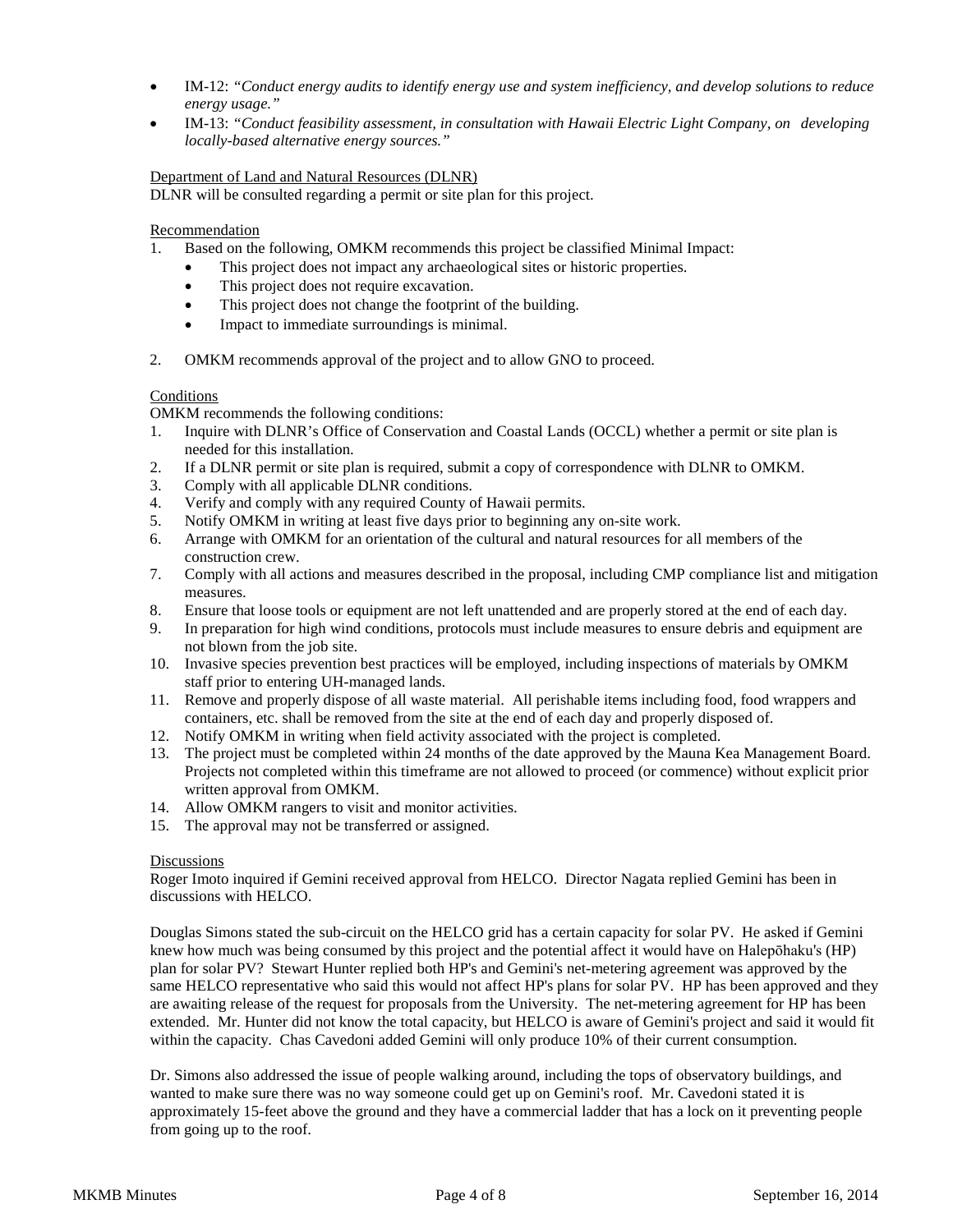Corey Harden asked if this project is approved would it affect residents trying to get solar panels on their homes. Mr. Hunter replied HELCO divides everything by grids with no more than 10 percent per grid. The grid at HP and the summit is completely separate from all others on the island.

### Action

It was moved by Hannah Springer and seconded by Herring Kalua to classify this project Minimal Impact and approve with conditions as stated and to allow Gemini to proceed. The motion was carried unanimously.

## **C. Mauna Kea Observatories Support Services - Request to Install LED Sign and Pathway Lighting**

Mauna Kea Observatories Support Services (MKSS) is requesting approval to install a Light Emitting Diode (LED) road sign and pathway lighting near the Visitor Information Station (VIS).

### Purpose

The purpose of the LED sign is to enable MKSS staff and rangers to display real time road and hazard conditions to Maunakea visitors. Many visitors do not stop at the VIS prior to continuing on the summit access road and miss important information that is currently only transmitted verbally at the VIS or by personnel manning gate closures. The LED sign message can be updated by authorized personnel.

The purpose of the pathway lighting is to provide reliable pathway lighting to help visitors safely navigate walkways. The existing pathway lighting is insufficient and unreliable and needs to be replaced. Lighting will consist of individual, low-voltage (12 volt, DC) LED stakes similar to what currently illuminates the route between the VIS parking to construction cabins parking lot.

### Proposed Installation

The LED sign will replace the existing metal sign with fading hazard placards. The new sign will emit a lighted color font, black exterior casing, and measures 2.2' high x 6.4' wide x 7" deep.

The pathway lighting will be placed between the VIS and construction camp parking lot, and at the walkway entrance to the construction camp cabins.

### Kahu Kū Mauna Council

Kahu Kū Mauna reviewed the proposal on September 9, 2014. The Council had no objections and expressed appreciation at the effort to address previously expressed Council concerns regarding deteriorating signs.

#### Comprehensive Management Plan (CMP) Compliance

This project was reviewed for compliance with the Comprehensive Management Plan.

#### Department of Land and Natural Resources (DLNR)

DLNR will be contacted and applicable site plan or permits obtained pursuant to administrative rules in the conservation district. The project will not proceed until appropriate DLNR approval has been obtained and any conditions incorporated into the project.

#### Recommendation

OMKM recommends this project be classified Minimal Impact based on the following:

- The proposed request does not increase the size of facility.
- There are no archaeological sites in the immediate area.
- Excavation will occur only in previously disturbed areas.
- The impact to the immediate surroundings and summit region are negligible.

If this project is classified Minimal Impact, OMKM recommends MKSS be allowed to proceed, pending DLNR approval and compliance with any requirements.

## **Conditions**

OMKM recommends the following conditions:

- 1. Notify OMKM in writing at least 5 days prior to beginning field work on UH-managed lands.
- 2. Allow OMKM Rangers to visit and monitor activities.
- 3. Invasive species prevention best practices will be employed, including inspections of materials by OMKM staff prior to entering UH-managed lands.
- 4. Comply with all actions and measures described in the proposal, including (community) benefits, CMP compliance list, and mitigation measures.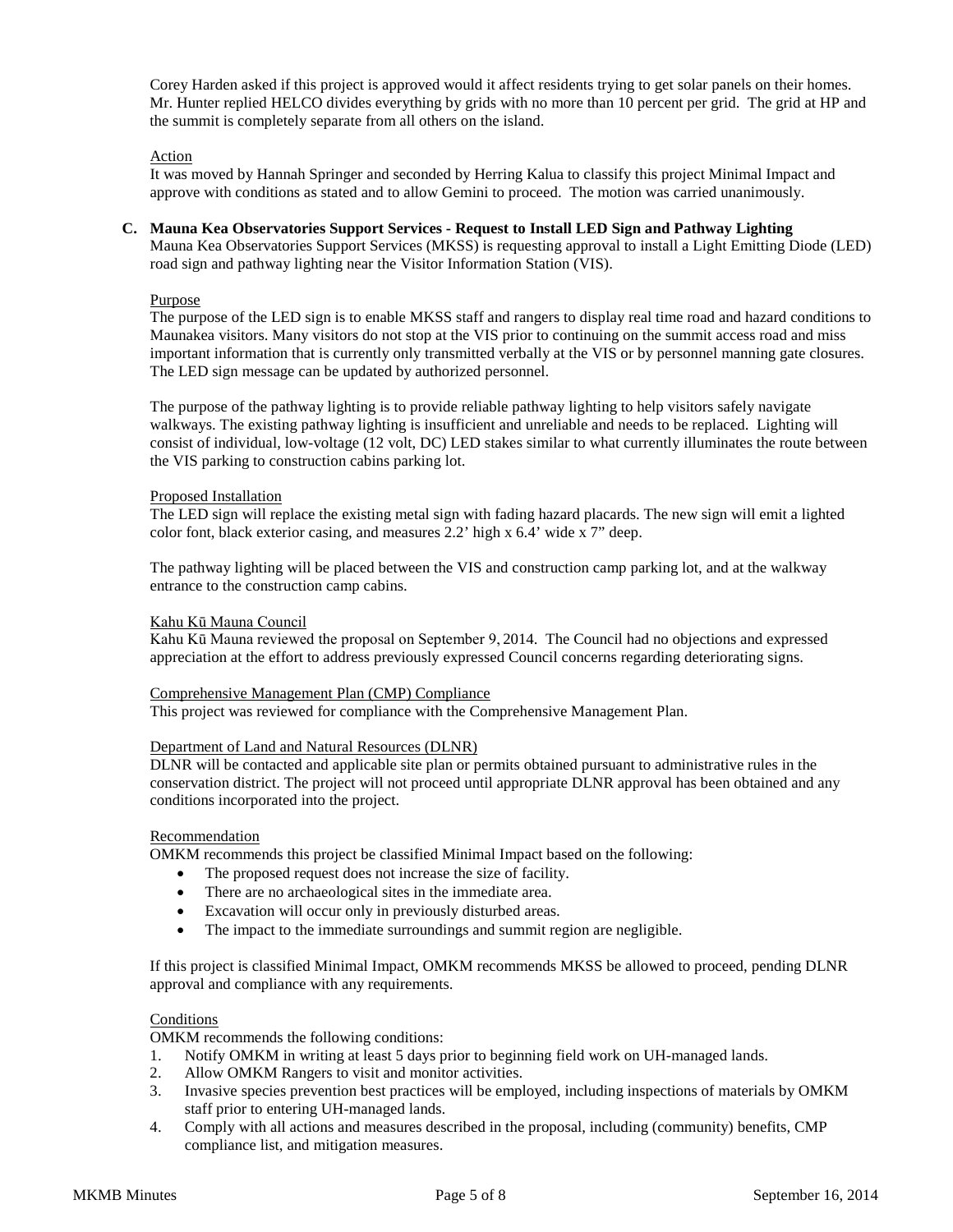- 5. Ensure that loose tools or equipment are not left unattended.
- 6. In preparation for high wind conditions, protocols must include measures to ensure debris and equipment are not blown from the job site.
- 7. Remove and properly dispose of all waste material. All perishable items including food, food wrappers and containers, etc. shall be removed from the site at the end of each day and properly disposed of.
- 8. The approval may not be transferred or assigned. All persons associated with this project must carry a copy of the approval while they are working on University-managed lands.
- 9. The project must be completed within 24 months. Projects not completed within this timeframe are not allowed to continue (or commence) without explicit prior written approval from OMKM.
- 10. Notify OMKM in writing when field activity associated with the project is completed.

#### **Discussions**

Lehua Veincent asked what the timeline was for DLNR response. Director Nagata stated with small projects such as these, we usually hear back from DLNR within a month.

Chair Mooers asked if the lighting would cause any problem with the night skies. Mr. Hunter explained the LEDs are adjustable and automatically dim at night.

#### Action

It was moved by Hannah Springer and seconded by Herring Kalua to classify this project Minimal Impact and approve with conditions as stated and to allow MKSS to proceed pending DLNR approval and compliance with any requirements. The motion was carried unanimously.

#### **D. Thirty-Meter Telescope - Request to Install Construction Monitoring Camera**

TMT is requesting approval to install monitoring cameras on the Subaru Telescope catwalk guardrail. Two fixed cameras, with different field of views, will record images at preset intervals of the TMT construction site. A single pan-tilt camera will provide real-time viewing of the access way.

The purpose of the monitoring cameras is to provide a record of construction activity, providing independent documentation of construction activities and facilitate uninterrupted documentation of site activities. The request is for a permanent installation, which may be used as publicly accessible weather cameras upon completion of construction.

#### Kahu Kū Mauna Council

Kahu Kū Mauna reviewed the proposal on September 9, 2014, and had no objections or comments on the project.

#### Comprehensive Management Plan (CMP) Compliance

This project was reviewed for compliance with the Comprehensive Management Plan.

#### Department of Land and Natural Resources (DLNR)

DLNR will be contacted and applicable site plan or permits obtained pursuant to administrative rules in the conservation district. The project will not proceed until appropriate DLNR approval has been obtained and any conditions incorporated into the project.

#### **Recommendation**

OMKM recommends this project be classified Minimal Impact based on the following:

- The proposed request does not increase the size of facility.
- There are no archaeological sites in the immediate area.
- No excavation is involved and the activity will take place on the catwalk of the Subaru observatory.
- The impact to the immediate surroundings and summit region are negligible.

If this project is classified Minimal Impact, OMKM recommends TMT be allowed to proceed pending DLNR approval and compliance with any requirements.

## **Conditions**

OMKM recommends the following conditions:

- 1. Notify OMKM in writing at least 5 days prior to beginning field work on UH-managed lands.
- 2. Allow OMKM Rangers to visit and monitor activities.
- 3. Invasive species prevention best practices will be employed, including inspections of materials by OMKM staff prior to entering UH-managed lands.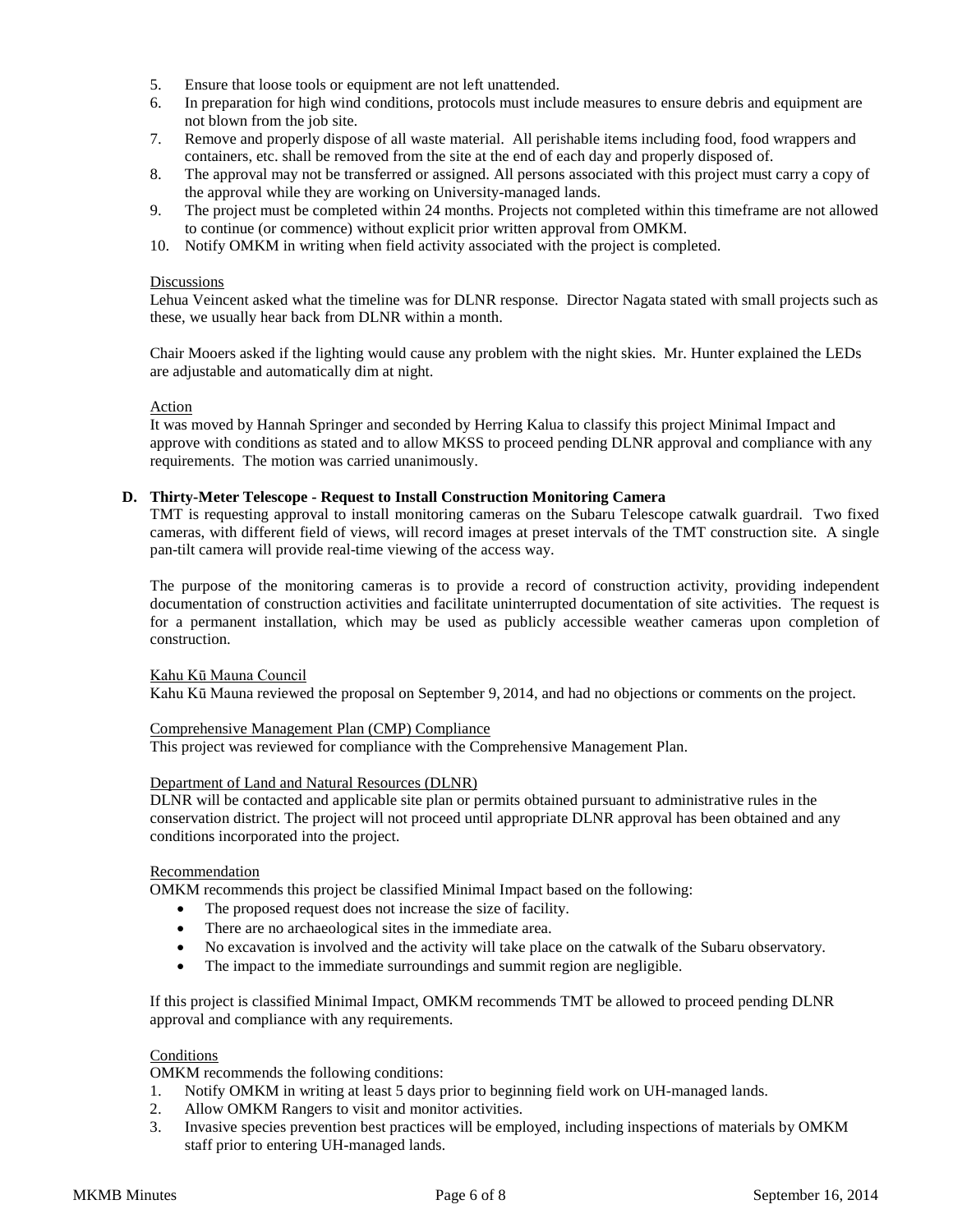- 4. Comply with all actions and measures described in the proposal, including (community) benefits, CMP compliance list, and mitigation measures.
- 5. Ensure that loose tools or equipment are not left unattended.
- 6. In preparation for high wind conditions, protocols must include measures to ensure debris and equipment are not blown from the job site.
- 7. Remove and properly dispose of all waste material. All perishable items including food, food wrappers and containers, etc. shall be removed from the site at the end of each day and properly disposed of.
- 8. The approval may not be transferred or assigned. All persons associated with this project must carry a copy of the permit while they are working on University-managed lands.
- 9. The project must be completed within 24 months. Projects not completed within this timeframe are not allowed to continue (or commence) without explicit prior written approval from OMKM.
- 10. Notify OMKM in writing when field activity associated with the project is completed.

### **Discussions**

Chair Mooers asked for the size of the housing for the pan-tilt camera. Director Nagata replied the camera includes a pan-tilt mechanism approximately 7" wide x 10.5" high x 6.4" deep. It will be mounted on an arm which measures 12" high x 11" wide x 7" deep.

Ms. Harden asked who will have access to the images from the cameras. Director Nagata replied TMT will have access to the images.

Mr. Vicente asked if the true intent is not to monitor the construction, but for the opponent's who threaten to try to stop the construction. That would bring about a whole new round of questioning jurisdiction and land title, etc. if there is a criminal prosecution. Chair Mooers replied anything is possible. Given the controversy surrounding this project, having a photographic record of what takes place and who may be where at what time is probably a good thing. He congratulated TMT for being proactive in this regard.

## Action

It was moved by Herring Kalua and seconded by Hannah Springer to classify this project Minimal Impact and approve with conditions as stated and to allow TMT to proceed pending DLNR approval and compliance with any requirements. The motion was carried unanimously.

### **E. Submillimeter Array (SMA) - Request to Install Daytime Monitoring Camera**

SMA requests approval to install a single monitoring camera on the Subaru Telescope catwalk guardrail using the same mounting bracket as existing SMA monitoring cameras. This request is for a visible-light camera, while existing SMA cameras are infrared for nighttime use.

The purpose of this monitoring camera is to provide a record of SMA activity during daylight hours. SMA staff monitor visitor and array activity whenever observing to ensure public safety. The request is for a permanent installation, which may be added to the Mauna Kea Weather Center collection of publicly accessible weather cameras.

#### Kahu Kū Mauna Council

Kahu Kū Mauna reviewed the proposal on September 9, 2014, and had no objections or comments on this project.

#### Comprehensive Management Plan (CMP) Compliance

This project was reviewed for compliance with the Comprehensive Management Plan.

#### Department of Land and Natural Resources (DLNR)

DLNR will be contacted and applicable site plan or permits obtained pursuant to administrative rules in the conservation district. The project will not proceed until appropriate DLNR approval has been obtained and any conditions incorporated into the project.

#### Recommendation

OMKM recommends this project be classified Minimal Impact based on the following:

- The proposed request does not increase the size of facility.
- There are no archaeological sites in the immediate area.
- No excavation is involved and the activity will take place on the catwalk of the Subaru Observatory.
- The impact to the immediate surroundings and summit region are negligible.